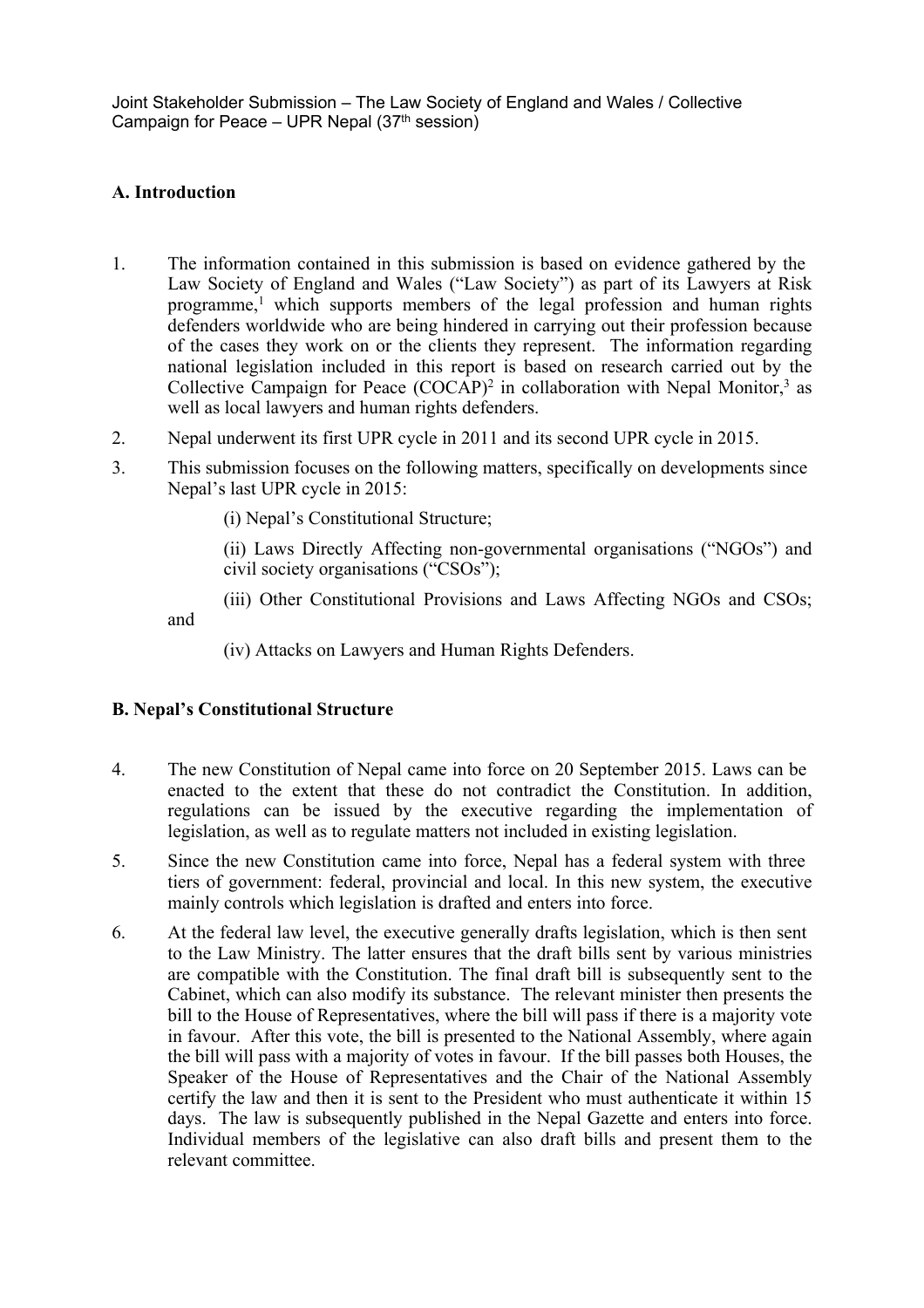However such draft bills that do not originate from governmen<sup>t</sup> are not given priority for consideration and are generally not passed.

- 7. Provincial governmen<sup>t</sup> is entitled to draft legislation, provided that it is compatible with both the Constitution and federal laws. It is able to draft laws on certain topics listed in an annex to the Constitution (for example, forming <sup>a</sup> provincial police force). Provincial laws passed by the provincial Parliaments are certified by the Provincial speaker and sent to the Province Governor for authentication, after which they are published in the Gazette and enter into force.
- 8. The same principles apply to local laws which need to be compatible with the Constitution, federal and provincial laws. Local laws are made by rural municipalities or municipal assemblies where <sup>a</sup> majority is needed to pass them. The laws are authenticated by the Chair or Mayor of that local governmen<sup>t</sup> and published in their respective Gazettes.
- 9. In this new federal system, the role of local governments has increased, as established in the Local Government Operation Act 2017 (the "LGO Act"). The LGO Act sets out the duties and responsibilities of local governmen<sup>t</sup> institutions regarding policy, regulation and law-making, especially with regard to development planning, education and health services. The LGO Act also seeks to encourage collaboration and the active participation of Nepalese citizens with local government.
- 10. The Nepalese governmen<sup>t</sup> has also issued Good Governance Guidelines (the "Guidelines") in 2018 to enhance transparency and social accountability within local government. The Guidelines state that individuals and CSOs are key to establishing good governance within local government. However, it is reported that there are practical difficulties with local governmen<sup>t</sup> engagemen<sup>t</sup> and it is generally found that local projects are selected and formulated without adequate consultation with citizens and CSOs. Projects are often found to be allocated based on partisan considerations, not on the basis of local needs.

### **C. Laws Directly Affecting NGOs and CSOs**

11. Article 51(j) of the new Constitution establishes what is known as <sup>a</sup> "one-door policy" for CSO regulation. This provision gives rise to concern to the extent that it allows governmen<sup>t</sup> to "involving NGOs and INGOs [international NGOs] only in the areas of national needs and priority." In addition, the provision intends to make "the investment and role of such organizations accountable and transparent". This allows for governmen<sup>t</sup> interference with the regulation and oversight of NGOs and INGOs. To conform with this constitutional provision, other legislation that regards the functioning of CSOs and NGOs will need to be updated.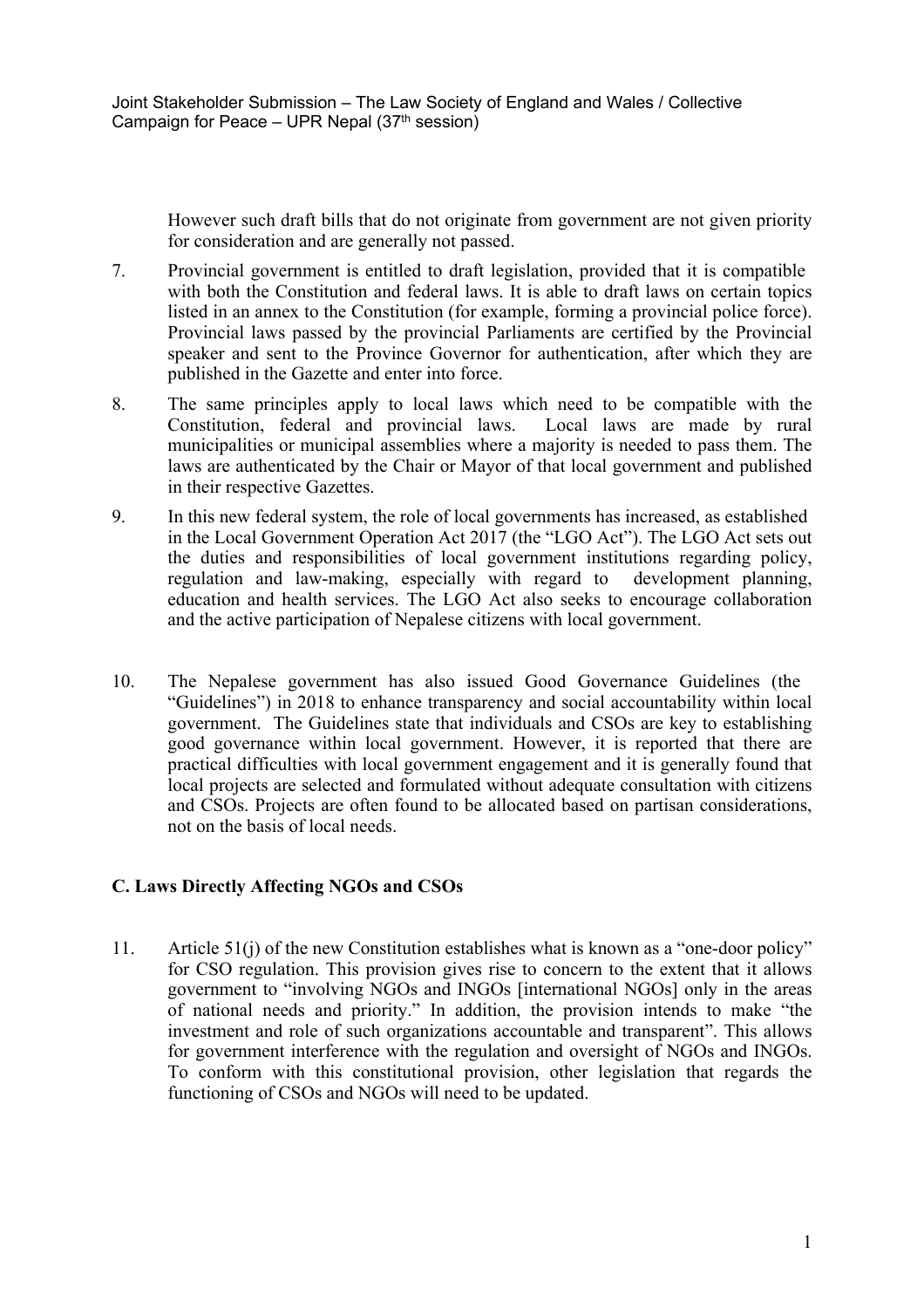12. The following are examples of existing and draft laws that allow governmental authories to restrict the functioning of national (and sometimes also international) NGOs and CSOs:

#### *Associations Registration Act of 1977*

- 13. The Associations Registration Act 1977 requires any "association" (defined widely and covering the development and promotion of "social, religious, literary, cultural, scientific, educational, intellectual, philosophical, physical, economical, vocational and philanthropic activities") to be registered with the local authority by way of written application. A failure to do so may result in <sup>a</sup> fine of up to two thousand rupees per member of the association'<sup>s</sup> managemen<sup>t</sup> committee (Section 12). Other penalties exist for an association which fails to provide other documentation requested by the local authority (for example the association'<sup>s</sup> statement of accounts - up to 500 rupees per member).
- 14. This provision gives <sup>a</sup> disproportionate power to local authorities to determine whether or not to register associations. It also makes it possible for such authorities to significantly hinder the functioning of NGOs or CSOs that speak out against governmen<sup>t</sup> injustices or human rights violations.

#### *Social Welfare Act of 1992*

15. The Social Welfare Act of 1992 governs the provision of "social welfare" and "social service" activities within Nepal, and established the Social Welfare Council (the "SWC"). NGOs must obtain prior approval from the SWC to receive foreign funding and for implementing projects with suppor<sup>t</sup> from foreign donors. The process for approval of such applications is not transparent and is at the discretion of individuals within the SWC. Furthermore, appointments to the SWC are exclusively made by the Nepalese government. This means that the governmen<sup>t</sup> can exert control over which NGOs are allowed to work in Nepal, the activities they are able to carry out, and the funding they can receive. In addition, <sup>a</sup> requirement to obtain funding from the SWC itself can also result in delays to the implementation of projects.

### *LGO Act of 2017*

- 16. In 2017, the LGO Act replaced the Local Self-Governance Act of 1999. It aims to encourage CSOs and NGOs to coordinate with local governments for certain types of work. In practice, this means that such work requires prior approval from local governments. Local officials may halt the implementation of any activities if prior approval has not been obtained by <sup>a</sup> CSO or NGO.
- 17. Section 25 of the LGO Act provides that: (a) carrying out any kind of study, survey or programme can only take place on the basis of an agreemen<sup>t</sup> with the local authorities; (b) CSOs' annual plans, programmes and budgets need to be included in the local authority'<sup>s</sup> annual plan, programme and budget; and (c) <sup>a</sup> joint monitoring and progress reporting system, as designed by the local authority, needs to be implemented.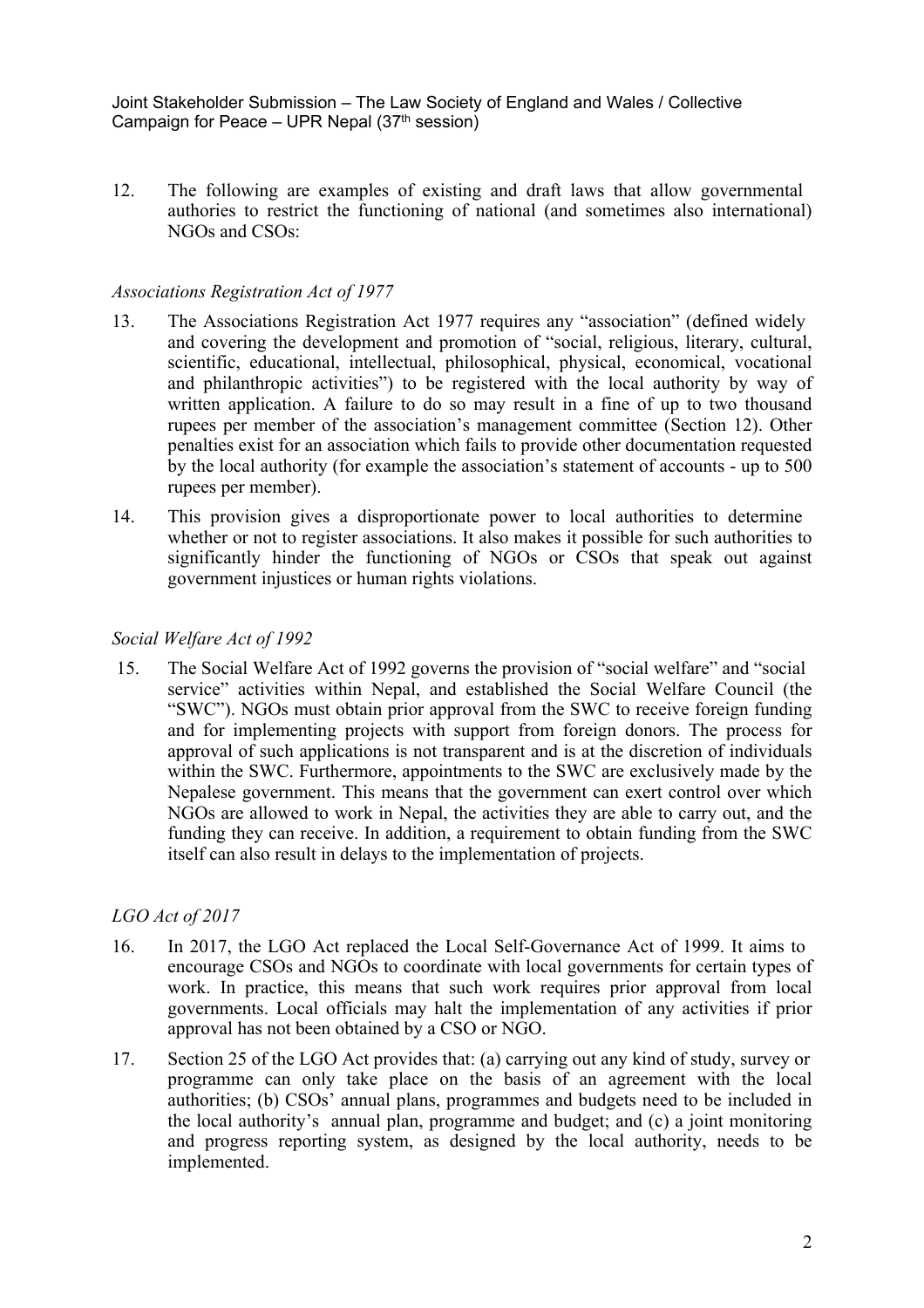### *Social Organisation Act*

- 18. The Nepalese Government has proposed <sup>a</sup> Social Organisation Act (the "SO Act"), which would supposedly facilitate NGOs' and CSOs' registration in the new federal system. This SO Act would supersede three other Acts: the Association Registration Act, the National Directorate Act, and the Social Welfare Act.
- 19. The SO Act was drafted by the Ministry of Home Affairs and was submitted by the Nepal Law Commission to the Ministry of Law, Justice and Parliamentary Affairs. It envisages NGOs and INGOs being registered at the federal, provincial or local level, with <sup>a</sup> renewal of such registration. This appears to be <sup>a</sup> more burdensome registration process than the current one, which already requires NGOs to be registered with the District Administration Office, the Inland Revenue Department, and the Social Welfare Council (for an "affiliation certificate"), as well as the Ward office and "Nagar Palika" (municipality office).
- 20. There are other provisions of the SO Act that give rise to concern. For example, it provides governmen<sup>t</sup> authorities with more powers - in addition to existing criminal legislation - to prosecute members of CSOs under espionage laws and for criminal offences, including breach of the peace.

### *National Integrity Policy*

- 21. The National Integrity Policy ("NIP"), first introduced in 2018, is ye<sup>t</sup> to be implemented. However, there are concerns that the NIP introduces onerous measures and restrictions on INGOs and NGOs. These measures would especially limit the functioning of smaller NGOs and CSOs, which have less resources. For example, INGOs would be required to secure approval for their annual work plans and budgets from the Ministry of Finance.
- 22. The NIP also envisions <sup>a</sup> special mechanism for the Ministry of Home Affairs to exercise oversight over the activities of INGOs and NGOs. This would allow for restrictions on scope of activities and access to funding. Articles 9.2.3(2) and 9.2.3(4) of the NIP would impose heavier reporting requirements for NGOs receiving foreign assistance. The NIP would also limit INGOs' ability to recruit foreign nationals and bar foreign nationals employed by INGOs from working for more than three years in the country. In addition, reports to be sent back to an INGO'<sup>s</sup> home country would need to be approved by the government.

### *NGO (Regulation) Bill*

- 23. In 2014, the NGO (Regulation) Bill (the "NGO Bill") was drafted setting out <sup>a</sup> new approach for monitoring and regulating NGOs, which would repeal Nepal'<sup>s</sup> National Directorate Act (1961) and Association Registration Act (1977). Although this NGO Bill has not ye<sup>t</sup> entered into force, many of its provisions are considered to be restrictive for NGOs and CSOs.
- 24. Through the Association Registration Act (1977), the SWC has been the only body that has <sup>a</sup> history of working with NGOs and CSOs operating in the social sector in Nepal.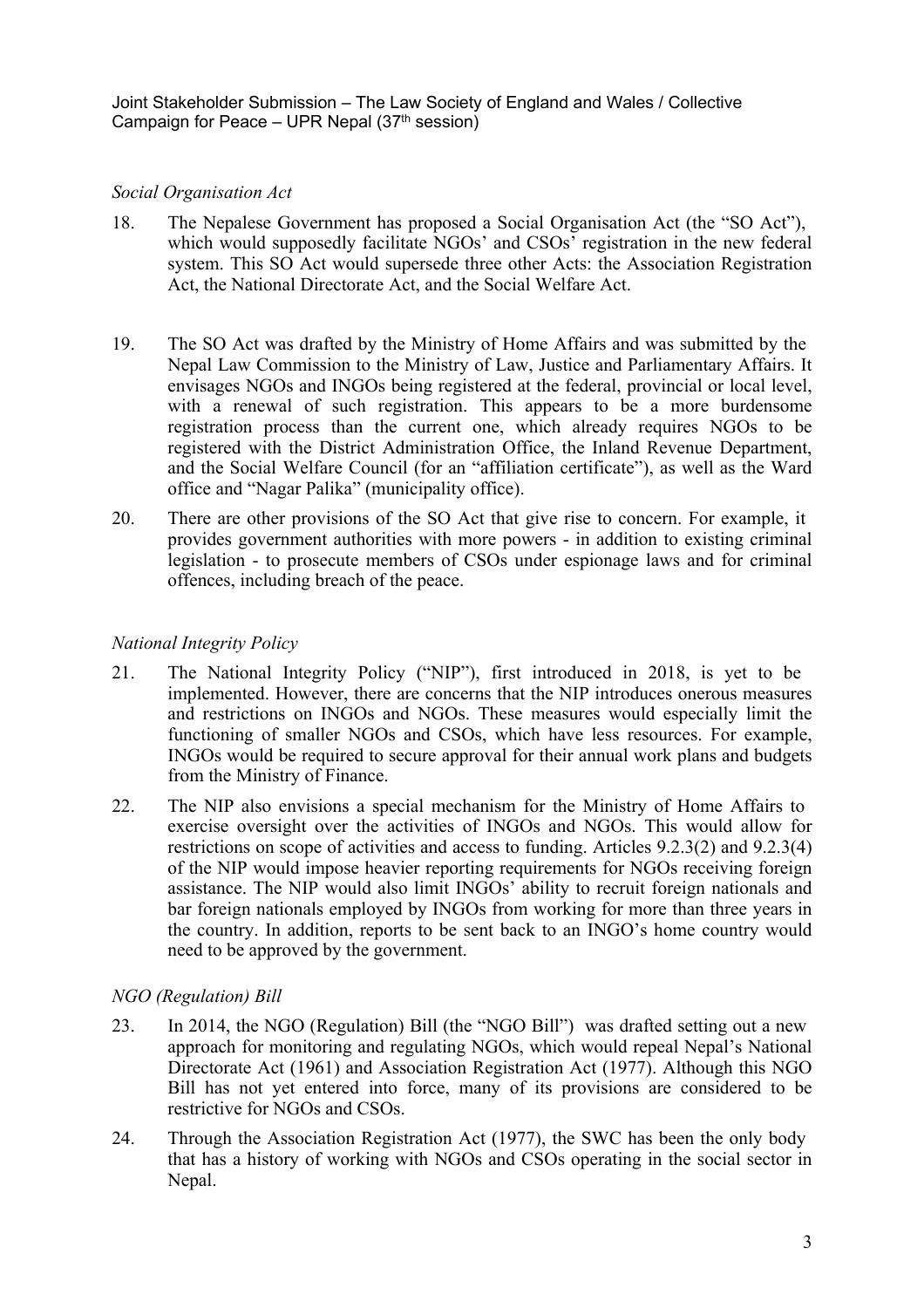As noted, the SWC has its shortcomings - mainly being controlled by governmen<sup>t</sup> – but the NGO Bill aims to significantly amend its role. Many of its responsibilities would be allocated to chief district officers or other local authorities. This would be detrimental to NGOs' functioning, since it forces them to act as local authorities rather than as independent development partners of local authorities.

- 25. The ability of NGOs and CSOs to work freely and independently is essential if they are to effectively carry out their work. While it is accepted that some degree of regulation of such organisations is necessary, the Ministry of Home Affairs (which is also responsible for national security matters) would take over the regulation, registration, and supervision of NGOs.
- 26. Set out below are sections of the NGO Bill that give rise to particular concern:
	- a. Section 10: bi-annual reporting places <sup>a</sup> disproportionate burden on NGOs (and exceeds the reporting requirements for governmen<sup>t</sup> authorities).
	- b. Section 12: NGOs are required to seek prior approval from relevant local authorities for their district-based programmes at the beginning of <sup>a</sup> fiscal year. Currently, approval is only required for large-scale projects. In addition, sub-section (4) of section 12 requires <sup>a</sup> memorandum of understanding to be signed between an NGO and <sup>a</sup> district development committee before implementation of district-based programmes is possible. These requirements are disproportionately onerous on NGOs.
	- c. Section 29: provides that, if an NGO performs actions contrary to the provisions of the NGO Bill, or if it is found to be involved in espionage or conspiracies against the state, or found to be involved in corruption, then the relevant local authority can issue directives for the dissolution of NGOs and CSOs. This facilitates the dissolution of NGOs by local authorities.

The draft NGO Bill allegedly also provides that the Home Ministry, as well as the Ministry for Women, Children, and Social Welfare, can issue directives to NGOs with regard to their management, and that it shall be the responsibility of the managemen<sup>t</sup> of such organisations to ensure compliance with those directives. This represents inappropriate governmen<sup>t</sup> interference in NGOs' functioning. In conclusion, the NGO Bill would increase oversight of NGOs by local authorities and also increase reporting requirements. These measures could significantly curtail NGOs' independence.

### **D. Other Constitutional Provisions and Laws Affecting NGOs and CSOs**

27. Nepal'<sup>s</sup> Constitution guarantees fundamental freedoms, for example freedom of expression and freedom to assemble peacefully. However each of these freedoms is subject to the provision that "reasonable restrictions" can be imposed on any act that may undermine matters including the "nationality, sovereignty, independence, and indivisibility of Nepal". This leaves <sup>a</sup> wide discretion to Nepal'<sup>s</sup> governmen<sup>t</sup> to restrict its citizens' fundamental freedoms.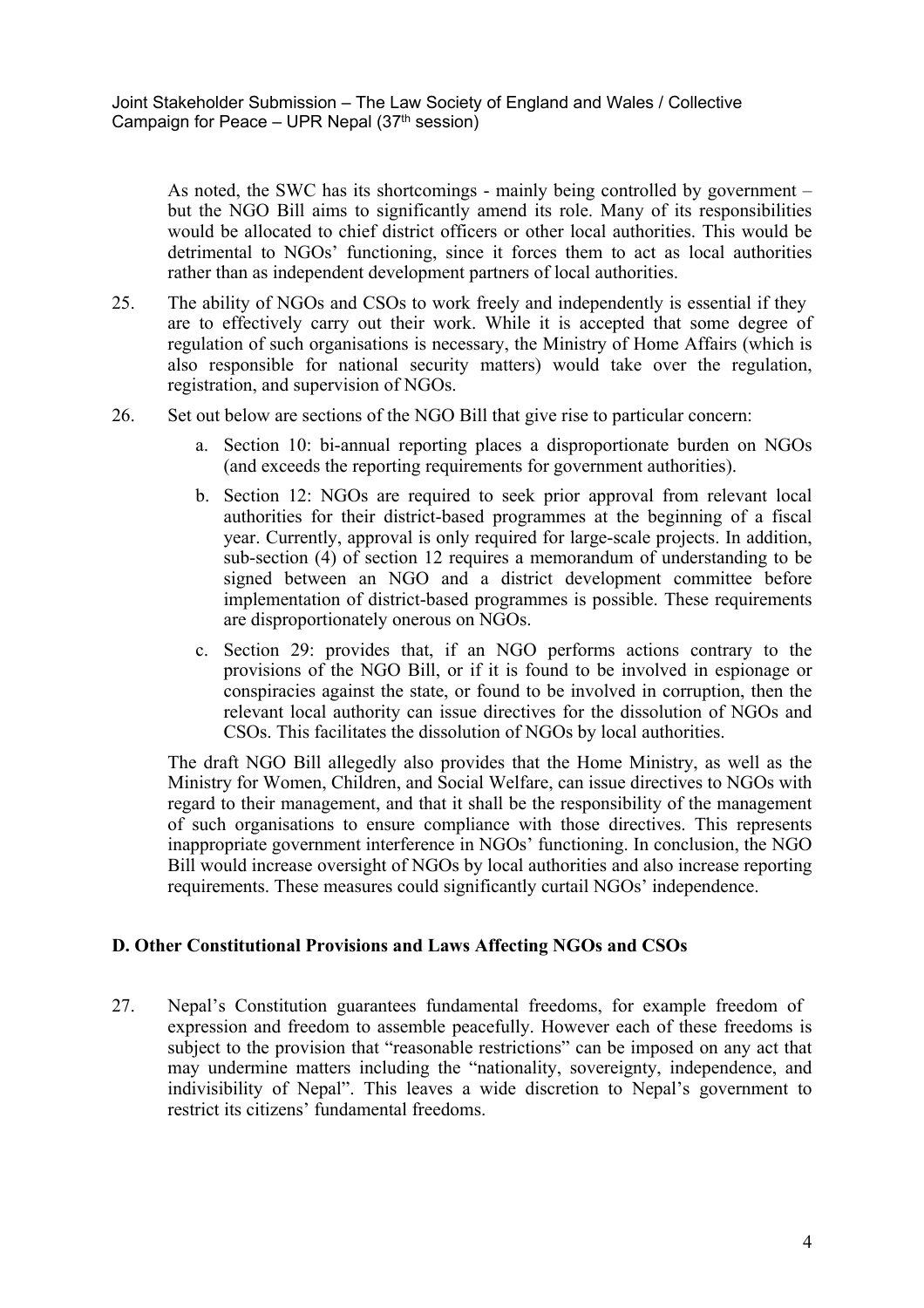- 28. Under the Constitution, only those who hold citizenship are entitled to the protection of their fundamental human rights. This leaves the rights of non-citizens, including migrants and people who are undocumented or cannot prove citizenship, unprotected. 4 This is problematic as it is estimated that 5.4 million individuals (around 24% of the population aged 16 and over) lack citizenship documentation. In addition, Article 11 of the Constitution limits <sup>a</sup> woman'<sup>s</sup> rights to pass on citizenship to <sup>a</sup> child or <sup>a</sup> non-citizen spouse. 5
- 29. In 2018, since the formation of the majority governmen<sup>t</sup> in Nepal, there have been <sup>a</sup> number of legislative changes that increase governmen<sup>t</sup> control and curtail civil liberties in Nepal.<sup>6</sup> The following are a few examples of such changes:

### *The Passport Bill*

- 30. In September 2019, the National Assembly endorsed the Passport Bill which had been previously sent back by the President of Nepal for revision. Section 12 of the Passport Bill stated that the passpor<sup>t</sup> issuing authority "shall deny passports to those against whom the Government of Nepal or <sup>a</sup> court of law has issued an order instructing governmen<sup>t</sup> authorities not to issue <sup>a</sup> passpor<sup>t</sup> for them".
- 31. The provision raises concern regarding the power of governmen<sup>t</sup> authorities to deny citizenship on insufficiently defined grounds. It allows such authorities to issue an order that prevents passports being issued to those who are critical of the governmen<sup>t</sup> or to human rights defenders.

### *The Nepal Special Service Bill 2019*

- 32. The governmen<sup>t</sup> of Nepal has recently announced the issuing of <sup>a</sup> Nepal Special Service Bill 2019 (the "NSS Bill") which increases the powers of surveillance of intelligence services. <sup>7</sup> Clause 10 of the NSS Bill is particularly problematic because it provides that audio and audiovisual conversations at "individual or institutional level" may be kept under surveillance, monitored or intercepted if the conversations are suspicious.
- 33. These wide-ranging powers allow for an arbitrary and disproportionate use that would have severely negative consequences for the right to privacy and could also increase the insecurity of lawyers and human rights defenders who are already at risk. In addition, this provision could lead to violations of lawyer-client confidentiality, which could undermine the independence of the legal profession as well as fair trial guarantees of citizens in Nepal.

#### *Law to amend the National Human Rights Commission Act*

34. The governmen<sup>t</sup> has proposed that the National Human Rights Commission Act 2012 ("NHRC Act") be amended through the Human Rights Commission Bill (the "HRC Bill"). Section 17 of the HRC Bill provides that the Attorney General has discretion to investigate and implement recommendations of the National Human Rights Commission ("NHRC") in relation to alleged human rights violations. This amendment would undermine the jurisdiction and independence of the NHRC.<sup>8</sup> Section 18 of the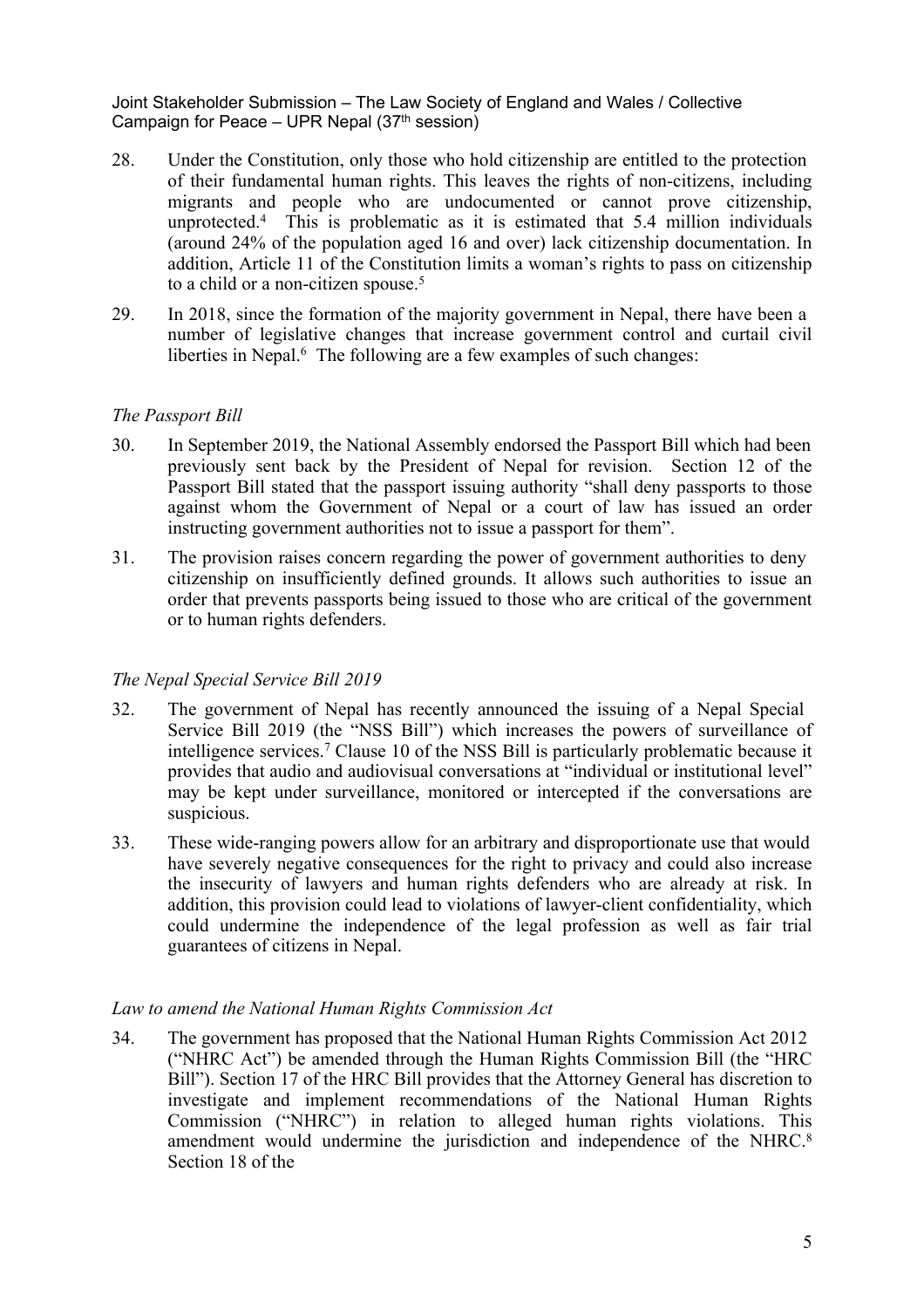HRC Bill also provides for governmen<sup>t</sup> interference with the financial autonomy of the NHRC. Section 26(2) provides for restrictions on the opening of provincial and other offices of the NHRC, thereby limiting the ability of citizens in different provinces to access the Commission.

## **E. Attacks on Lawyers and Human Rights Defenders**

- 35. There have been reports of attacks against lawyers and other human rights defenders ("HRDs") in Nepal which can have systemic consequences for the administration of justice, access to justice, and the rule of law. In some cases, lawyers and HRDs are threatened, criminally prosecuted, and prevented from carrying out their work.
- 36. Many lawyers repor<sup>t</sup> <sup>a</sup> lack of trust in law enforcement agencies which results in <sup>a</sup> reluctance to file <sup>a</sup> complaint. Some have also reported that filing <sup>a</sup> complaint, especially when it regards <sup>a</sup> complaint against state authorities, puts them at risk. There are also human rights defenders in more remote regions who are providing basic legal assistance because of <sup>a</sup> lack of access to legal representation. These HRDs are especially vulnerable and at risk of threats, intimidations and violence.
- 37. Especially women HRDs who work on cases regarding gender based violence ("GBV") are at risk. This risk increases when the perpetrators are state agents or otherwise influential. These women HRDs often received threats, because they are the only ones who are willing to file and follow up cases via "First Information Reports" at local police stations. 9 In addition, they face marginalisation, intimidation, defamation and social stigma, both within their homes and in their communities.
- 38. One common strategy to target women HRDs is to defame the defender in her local community and women in early adulthood are particularly vulnerable to these attacks. Attacks on the woman'<sup>s</sup> reputation can lead to non-acceptance and hostility against the woman by family and community members. Spouses and female family members of male HRDs are also subject to these attacks.
- 39. The preference of local authorities to presen<sup>t</sup> domestic violence cases for mediation rather than criminal prosecution, means that HRDs who work on such cases face significant challenges in their work and also experience threats from perpetrators. In many cases, local law enforcement bodies fail to provide adequate protection to lawyers and HRDs from these attacks and do not bring the perpetrators to justice.

## **F. Lack of Implementation of Previous UPR Recommendations**

- 40. The following recommendations made during the second UPR cycle of Nepal are especially relevant to this submission:
	- a. Continue to ensure the implementation of ratified human rights treaties; and advance in the comprehensive implementation of the new Constitution, consistent with the protection of human rights (A/HRC/31/9 121.1; 121.2 supported);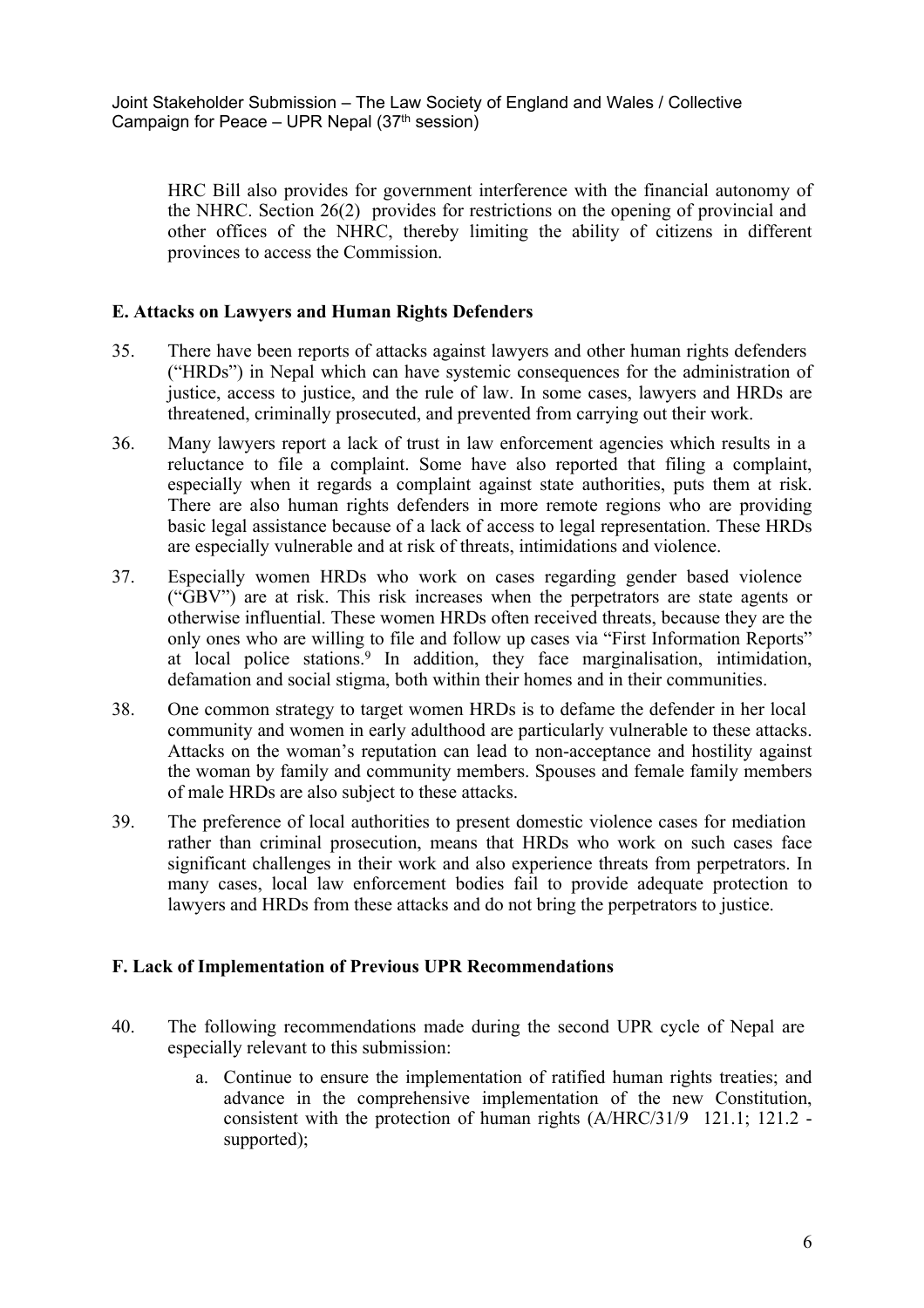- b. Ensure the right to freedom of expression online/offline in law and in practice, including by decriminalizing defamation, and to investigate all cases of threats and attacks against journalists and human rights defenders (A/HRC/31/9  $122.72$  – supported);
- c. Create and maintain, in law and practice, <sup>a</sup> safe and enabling environment in which journalists, media workers, human rights defenders and civil society can operate free from hindrance and insecurity, in accordance with Human Rights Council resolutions 22/6, 27/5 and 27/31 (A/HRC/31/9 122.73 supported);
- d. Amend the citizenship laws to allow citizenship through either paren<sup>t</sup> (A/HRC/31/9 122.67 - supported);
- e. Ensure the independence and financial autonomy of the National Human Rights Commission; Ensure the effective functioning of the National Human Rights Commission in accordance with the Paris Principles, in particular by providing the Commission with required and adequate levels of funding as well as sufficient autonomy (A/HRC/31/9 122.15; 122.16 - supported);
- f. Investigate all cases of threat and attacks against human rights defenders  $(A/HRC/31/9 122.60 - supported).$
- 41. Nepal supported these recommendations and indicated that they had either been implemented or were in the process of being implemented. However, the information contained in this submission shows that there is still <sup>a</sup> lack of implementation of these recommendations. This has had <sup>a</sup> detrimental impact on human rights in the country.
- 42. We reiterate the need for the implementation of these previous recommendations. In addition, we recommend the following measures for the relevant authorities in Nepal to implement:

### **G. Recommendations for Nepal'<sup>s</sup> 3rd UPR Cycle**

- **A. Amend or repeal existing legislation and regulations - and abstain from adopting new legislation and regulations - that allow for disproportionate government interference (whether at the federal, provincial or local level) in the functioning of NGOs and CSOs**
- **B. Amend or repeal existing legislation and regulations - and abstain from adopting new legislation and regulations - that otherwise hinder or place <sup>a</sup> disproportionate administrative burden on NGOs and CSOs**
- **C. Introduce and enforce measures to protect the safety and security of lawyers and human rights defenders, particularly women human rights defenders**
- **D. Amend or repeal existing legislation and regulations - and abstain from adopting new legislation and regulations - that negatively affect the jurisdiction and independence of the National Human Rights Commission**
- **E. Amend or repeal existing legislation and regulations - and abstain from adopting new legislation and regulations - that restrict the right to freedom of expression,**